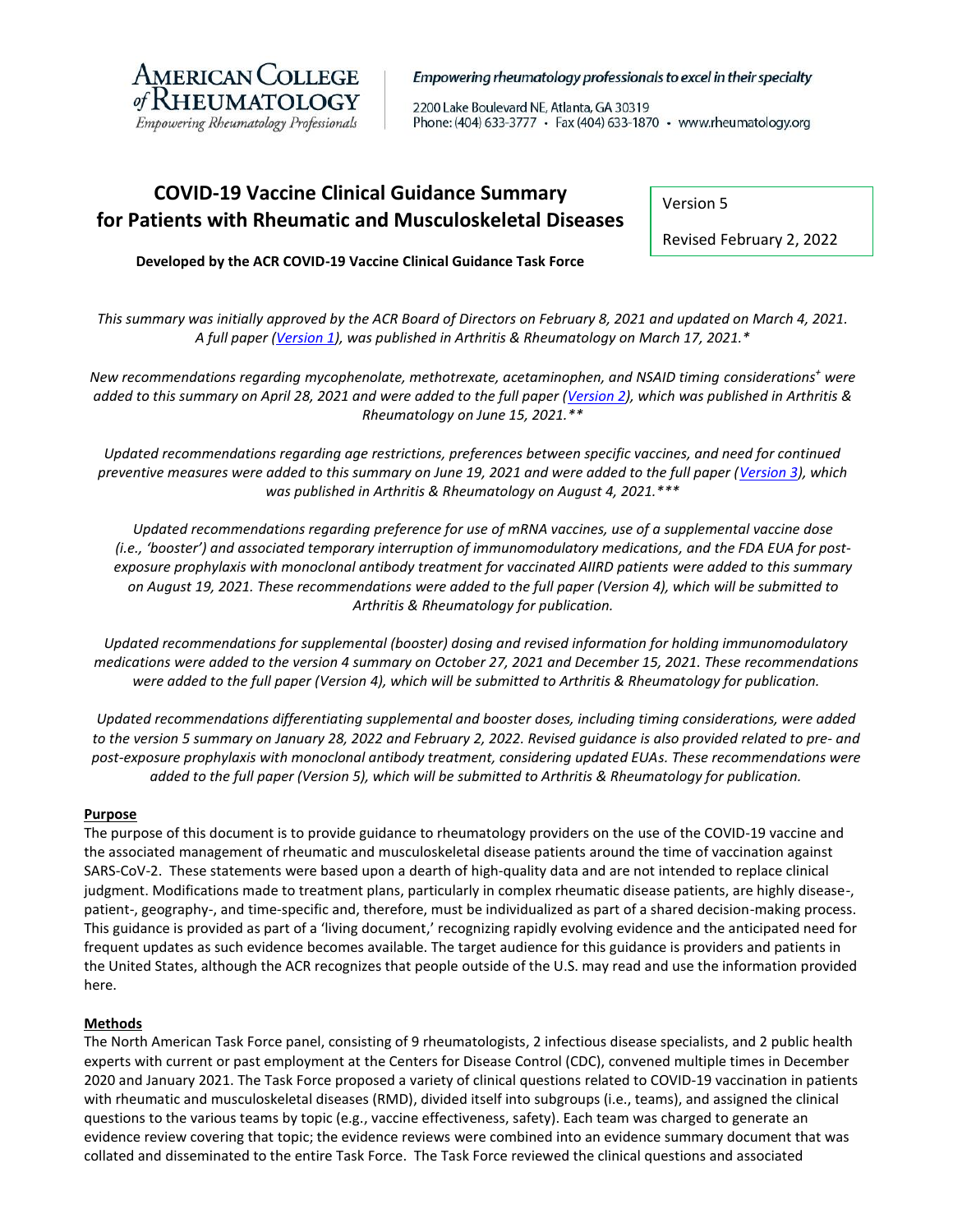proposed vaccine guidance statements that were evaluated using a well-established method of consensus building (modified Delphi process). This process included two rounds of asynchronous anonymous rating by email and two live webinars including the entire Task Force. Panel members rated their agreement with draft statements using a numeric scoring system, and consensus was determined to be either "moderate" (M) or "high" (H), based on the dispersion in the rating results. To be approved as guidance, median ratings were required to correlate to pre-defined levels of agreement (with median values interpreted as "agreement," "uncertainty" or "disagreement") with either moderate or high levels of consensus based on the statements as they were originally voted upon, unless they were subsequently reconsidered. For this summary document, several rating statements that were initially separate were combined to facilitate clarity and conciseness.

#### **Results and Conclusion**

General considerations related to COVID-19 vaccination in rheumatic and musculoskeletal disease patients are shown in Table 1. Statements more specific to patient groups, as well as general disease- and timing-related considerations, are presented in Table 2. No evidence was found to support a concern regarding the use or timing of immunomodulatory therapies in relation to vaccine safety. Therefore, guidance regarding immunomodulatory medication and vaccination timing (Table 3) was given considering the intent to optimize vaccine response. An important set of guiding principles, foundational assumptions and limitations are mentioned in the Supplemental Table. The ACR is committed to updating this guidance as a 'living document' as new evidence emerges. Statements in **bold** are those that have been revised or added in the most current version of the document. These changes are summarized in Appendix Table 2.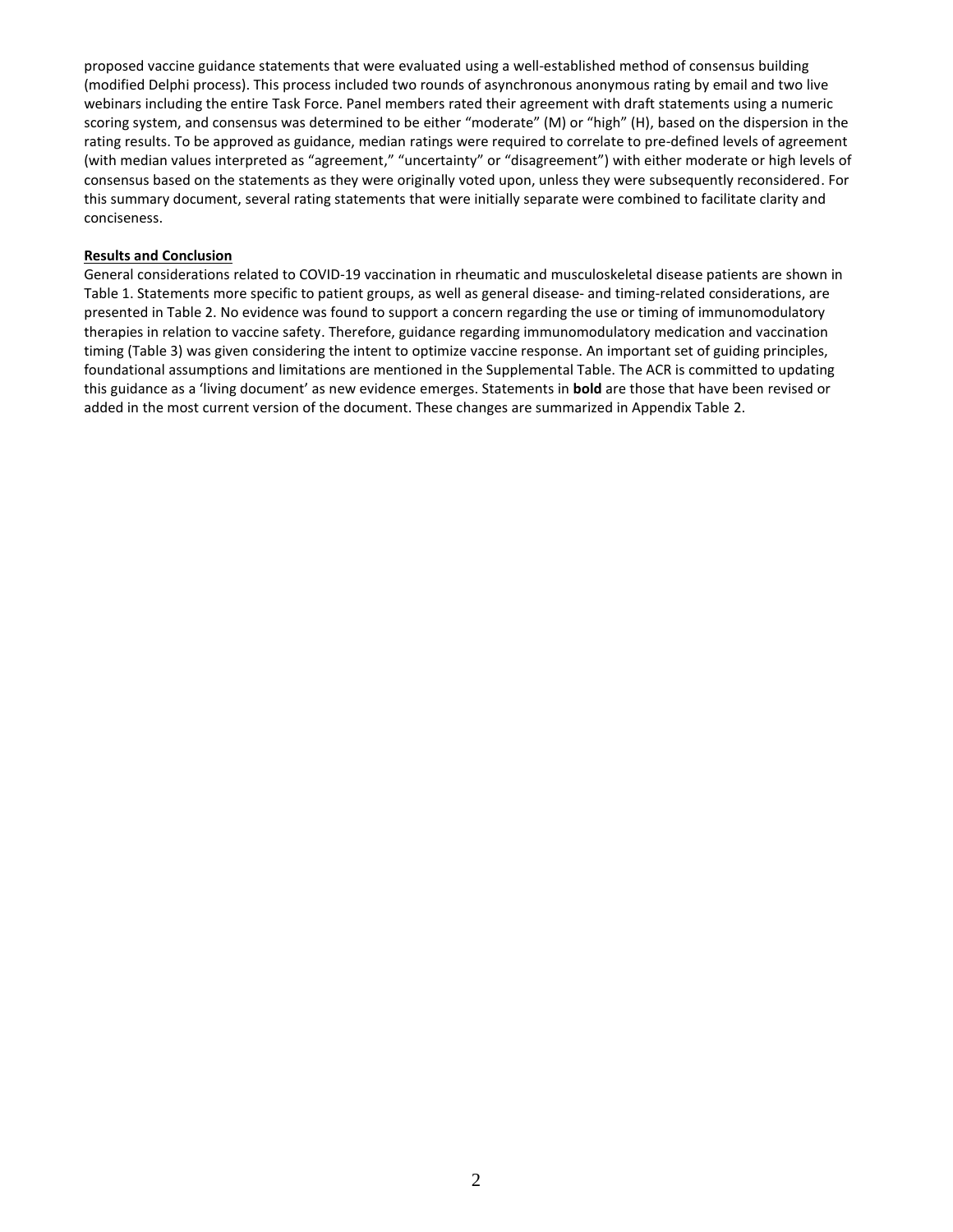# **Recommendations**

# **Table 1: General Considerations Related to COVID-19 Vaccination in Rheumatic and Musculoskeletal Disease Patients**

**Level of Task Force**

| <b>Guidance Statement</b>                                                                                                                                                                                                                               | consensus       |  |  |  |
|---------------------------------------------------------------------------------------------------------------------------------------------------------------------------------------------------------------------------------------------------------|-----------------|--|--|--|
| The rheumatology healthcare provider is responsible for engaging the RMD patient in a discussion to<br>assess COVID-19 vaccination status and engage in a shared decision-making process to discuss<br>receiving the COVID-19 vaccine.                  | Strong-Moderate |  |  |  |
| Acknowledging heterogeneity due to disease- and treatment-related factors, and after considering<br>the influence of age and sex, AIIRD patients are at higher risk for hospitalized COVID-19 and worse<br>outcomes compared to the general population. | Moderate        |  |  |  |
| Based on their risk for COVID-19, AIIRD patients should be prioritized for vaccination before the non-<br>prioritized general population of similar age and sex.                                                                                        | Moderate        |  |  |  |
| Beyond known allergies to vaccine components, there are no known additional contraindications to<br>COVID-19 vaccination for AIIRD patients.                                                                                                            | Moderate        |  |  |  |
| The expected response to COVID-19 vaccination for many AIIRD patients on systemic<br>immunomodulatory therapies is blunted in its magnitude and duration compared to the general<br>population.                                                         | Moderate        |  |  |  |
| A theoretical risk exists for AIIRD flare or disease worsening following COVID-19 vaccination.<br>However, the benefit of COVID-19 vaccination for RMD patients outweighs the potential risk for new<br>onset autoimmunity.                             | Moderate        |  |  |  |
| RMD = rheumatic and musculoskeletal disease; AIIRD=autoimmune and inflammatory rheumatic disease                                                                                                                                                        |                 |  |  |  |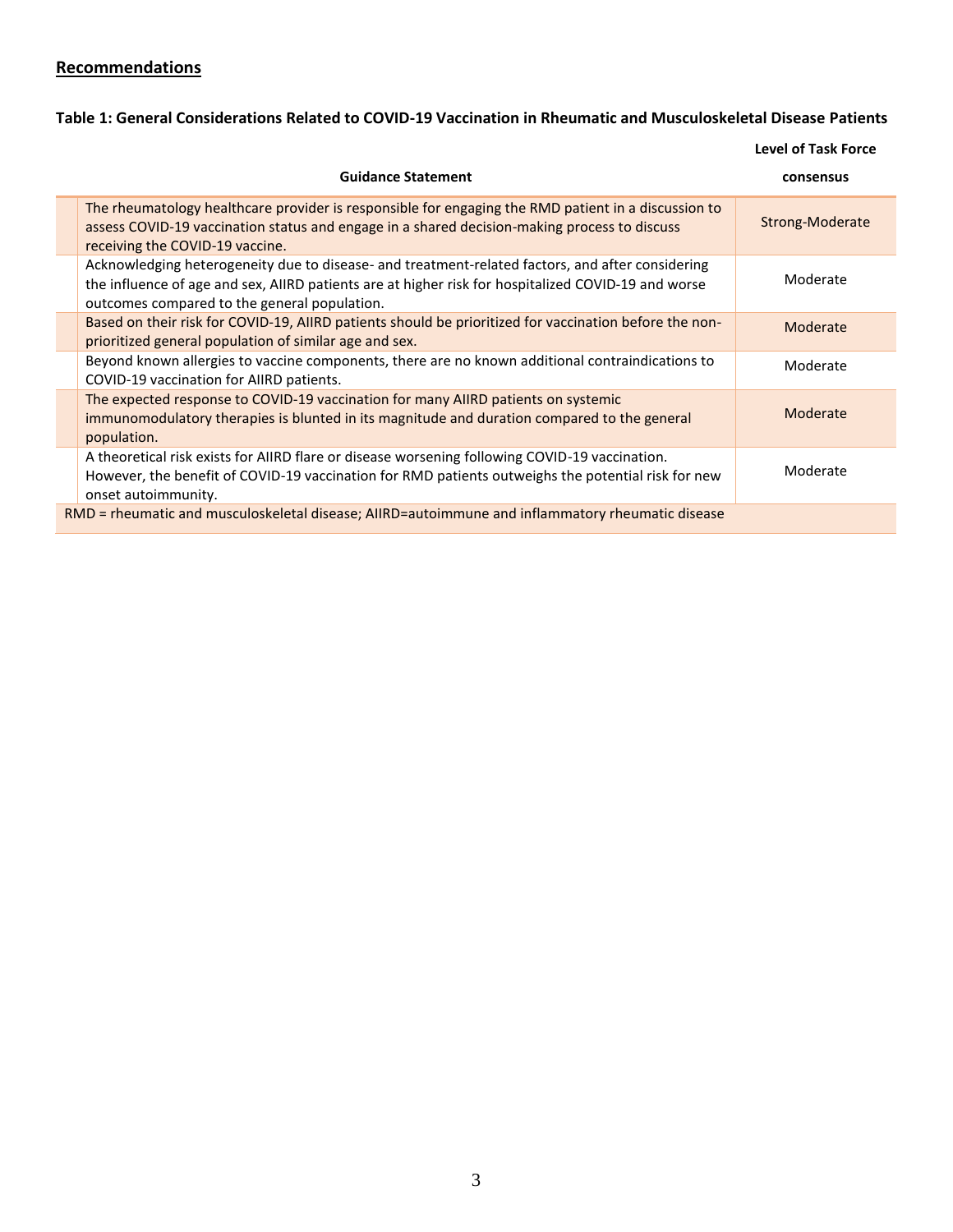## **Table 2: Recommendations for Primary and Supplemental Dosing of the COVID-19 Vaccine in RMD Patients\***

| <b>Guidance Statement</b>                                                                                                                                                                                                                                                                                   | <b>Level of Task Force</b> |
|-------------------------------------------------------------------------------------------------------------------------------------------------------------------------------------------------------------------------------------------------------------------------------------------------------------|----------------------------|
|                                                                                                                                                                                                                                                                                                             | consensus                  |
| RMD and AIIRD patients should receive COVID-19 vaccination, consistent with the age restriction of the<br>EUA and/or FDA approval. <sup>†</sup>                                                                                                                                                             | Moderate                   |
| RMD patients without an AIIRD who are on immunomodulatory therapy should be vaccinated in a<br>similar fashion as described in this guidance for AIIRD patients receiving those same treatments.                                                                                                            | Moderate                   |
| For AIIRD patients not yet vaccinated, either of the mRNA vaccines is recommended over the J&J<br>vaccine. There is no recommendation for one mRNA vaccine over another.                                                                                                                                    | Moderate                   |
| For a multi-dose vaccine, AIIRD patients should receive the second dose of the same vaccine, even if<br>there are non-serious adverse events associated with receipt of the first dose, consistent with timing<br>described in CDC guidelines.                                                              | Strong                     |
| AllRD patients who completed the primary COVID vaccine series and are expected to have mounted<br>an inadequate vaccine response should receive a supplemental dose (e.g., a 3rd dose) as<br>recommended by the CDC for immunocompromised individuals                                                       | <b>Strong</b>              |
| For patients who previously completed the mRNA COVID-19 vaccine series or 1-dose J&J COVID-19<br>vaccine, and who are receiving a supplemental dose, an mRNA vaccine dose of either type (Pfizer or<br>Moderna) is preferred.                                                                               | Moderate                   |
| RMD patients who have completed a primary COVID vaccine series, and any supplemental doses for<br>which they qualify, should receive booster dose(s) as recommended by the CDC for<br>immunocompromised individuals. +                                                                                      | <b>Strong</b>              |
| Primary vaccination, supplemental dosing, and booster doses should be given regardless of whether<br>patients have experienced natural COVID-19 infection.                                                                                                                                                  | <b>Strong</b>              |
| Healthcare providers should not routinely order any lab testing (e.g., antibody tests for IgM and/or IgG<br>to spike or nucleocapsid proteins) to assess immunity to COVID-19 post-vaccination, nor to assess the<br>need for vaccination in a yet-unvaccinated person. <sup>‡</sup>                        | <b>Strong</b>              |
| Following COVID-19 vaccination, RMD patients should continue to follow all public health guidelines<br>regarding physical distancing and other preventive measures. §                                                                                                                                       | Strong                     |
| For high-risk AIIRD patients, pre-exposure prophylaxis monoclonal antibody treatment is<br>recommended when available, if licensed or approved under FDA EUA**                                                                                                                                              | Moderate                   |
| AIIRD patients at high risk for poor outcomes related to COVID should receive monoclonal antibody<br>therapy, either as prevention (i.e., post-exposure prophylaxis for asymptomatic, recently exposed<br>patients) or as treatment for newly symptomatic patients, if licensed or approved under FDA EUA** | Moderate                   |
| Household members and other frequent, close contacts of AIIRD patients should undergo COVID-19<br>vaccination when available to them to facilitate a 'cocooning effect' that may help protect the AIIRD                                                                                                     | Moderate                   |

patient. No priority for early vaccination is recommended for household members. While vaccination would ideally occur in the setting of well-controlled AIIRD, except for those patients with life-threatening illness (e.g., in the ICU for any reason), COVID vaccination should occur as soon as possible for those for whom it is being recommended, irrespective of disease activity and severity. Strong-Moderate

\* RMD = rheumatic and musculoskeletal disease; AIIRD=autoimmune and inflammatory rheumatic disease; EUA = Emergency Use Authorization; FDA = US Food and Drug Administration; mRNA = messenger RNA; CDC = Centers for Disease Control and Prevention; ICU = intensive care unit

## † Age ≥5 as of October 29, 2021

† The timing of booster shot intervals is vaccine dependent. For both the Moderna and Pfizer mRNA vaccines, a booster shot is recommended at least 5 months after completion of the primary vaccine series. The recommended interval for those having received the J&J vaccine is at least 2 months. (See<https://www.cdc.gov/media/releases/2022/s0104-Pfizer-Booster.html> an[d https://www.fda.gov/news-events/press-announcements/coronavirus-covid-19-update-fda-shortens-interval-booster-dose-moderna](https://www.fda.gov/news-events/press-announcements/coronavirus-covid-19-update-fda-shortens-interval-booster-dose-moderna-covid-19-vaccine-five-months)[covid-19-vaccine-five-months\)](https://www.fda.gov/news-events/press-announcements/coronavirus-covid-19-update-fda-shortens-interval-booster-dose-moderna-covid-19-vaccine-five-months)

 $^\ddag$  Given uncertainties in the interpretation of lab testing following vaccination as it would impact clinical decision-making, the panel reaffirmed this statement in Version 4 of this guidance document.

 $\frac{6}{3}$  The Task Force discussed the possibility of recommending additional and more sustained public health measures in AIIRD patients. After deliberation, they did not elect to exceed current public health authority guidance given uncertainties about the clinical effectiveness of vaccination in such patients. The appropriateness for continued preventive measures (e.g., masking, physical distancing) should be discussed with patients as their rheumatology providers deem appropriate.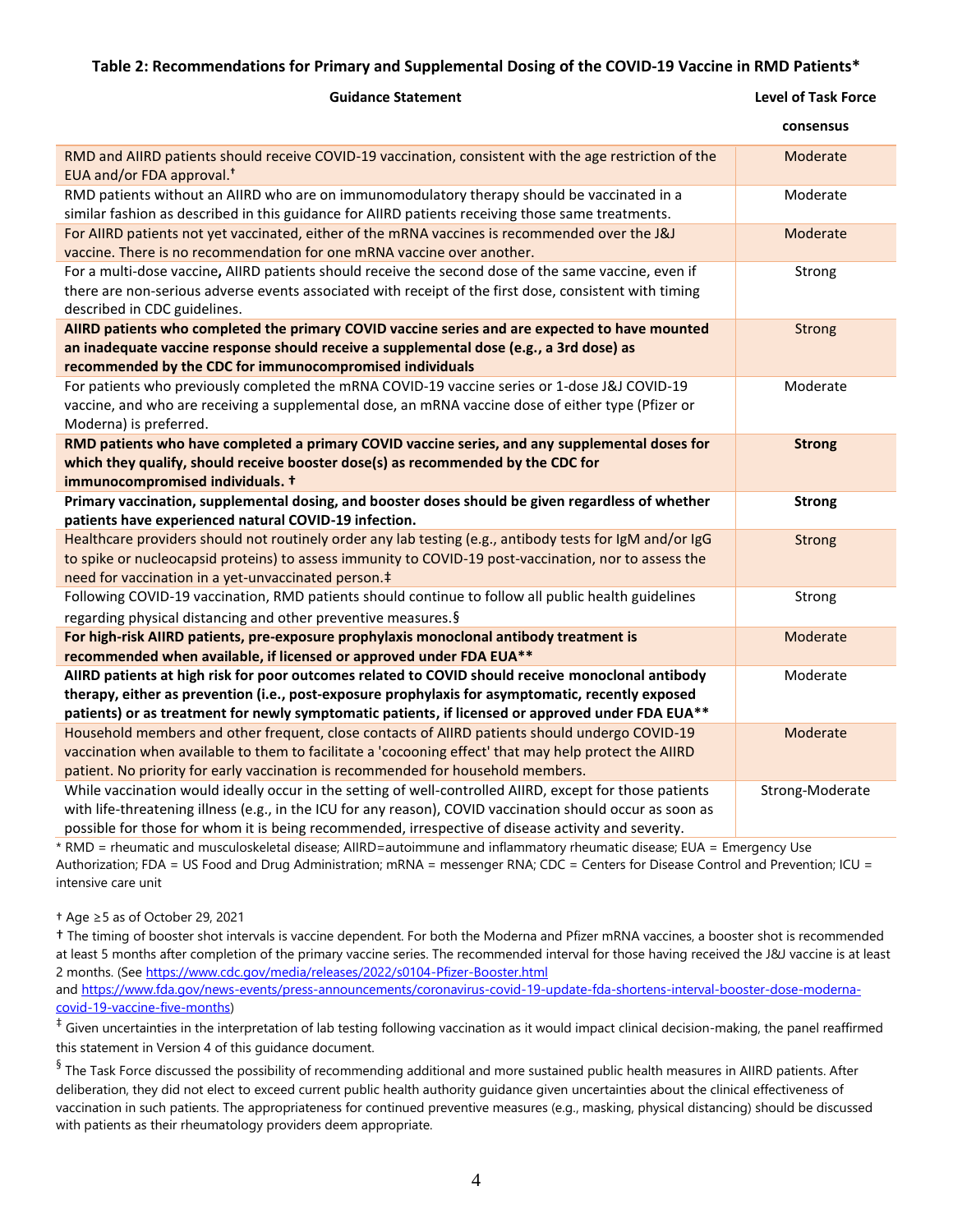\*\* High risk is defined as moderate to severely compromised immune systems who may not mount an adequate immune response to COVID-19 vaccination. **Note that FDA authorization and CDC recommendations will be influenced based upon the dominant variants of SARS-CoV-2 circulating in the U.S. (see [https://www.fda.gov/news-events/press-announcements/coronavirus-covid-19-update-fda-limits](https://www.fda.gov/news-events/press-announcements/coronavirus-covid-19-update-fda-limits-use-certain-monoclonal-antibodies-treat-covid-19-due-omicron)[use-certain-monoclonal-antibodies-treat-covid-19-due-omicron;](https://www.fda.gov/news-events/press-announcements/coronavirus-covid-19-update-fda-limits-use-certain-monoclonal-antibodies-treat-covid-19-due-omicron) and [https://emergency.cdc.gov/han/2021/han00461.asp\)](https://emergency.cdc.gov/han/2021/han00461.asp). At the time of this update, neither bamlanivimab and etesevimab (administered together) nor casirivimab and imdevimab, are licensed or available under FDA EUA given their lack of activity against the Omicron variant, the dominant strain circulating in the U.S. See Appendix Table 1 for further details.**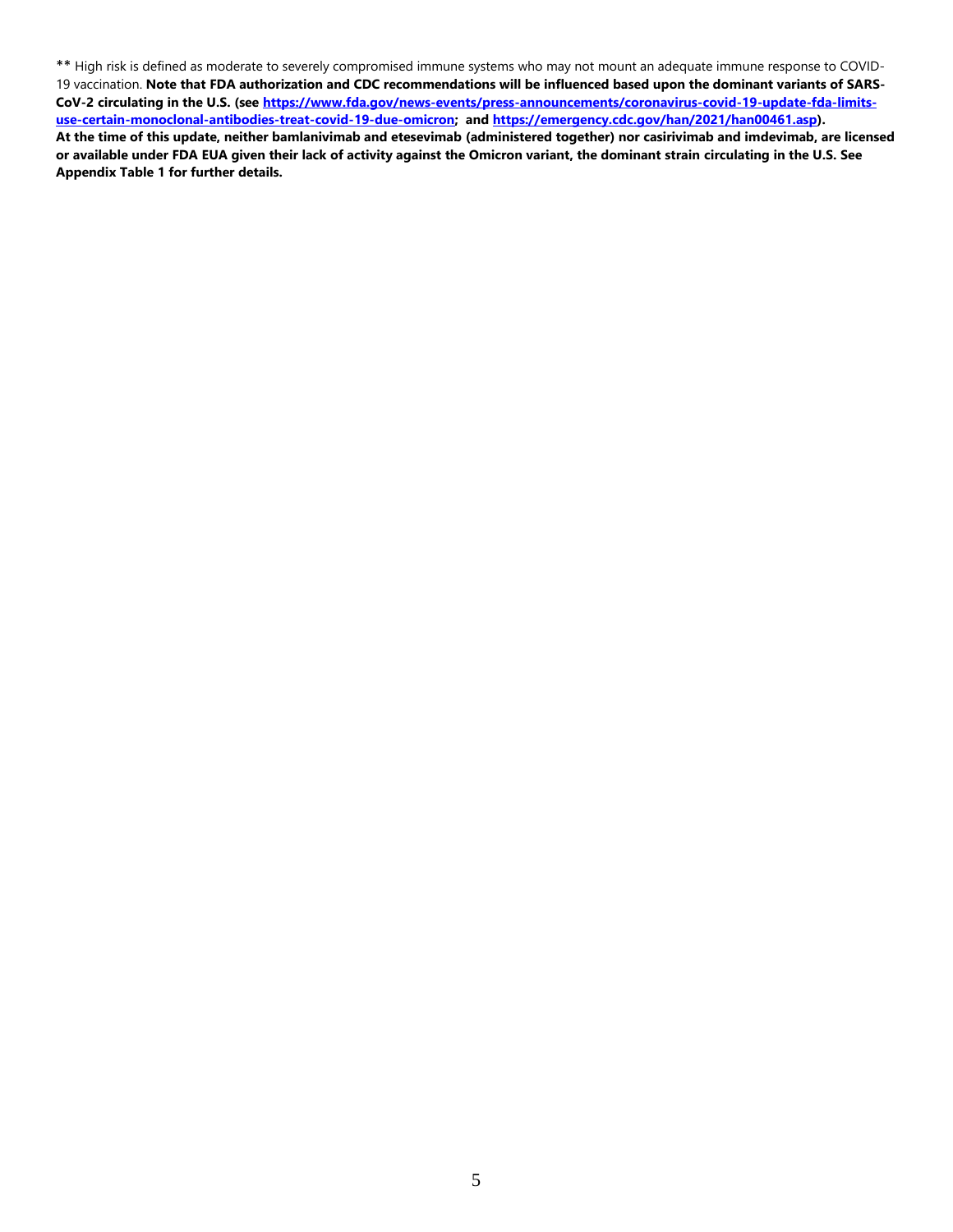## **Table 3: Guidance Related to the Use and Timing of Vaccine Dosing and Immunomodulatory Therapy in Relation to COVID-19 Vaccination in RMD Patients\***

|                                                                                                                                             | Level of Task                                                                                                                                                                                           |                                  |
|---------------------------------------------------------------------------------------------------------------------------------------------|---------------------------------------------------------------------------------------------------------------------------------------------------------------------------------------------------------|----------------------------------|
|                                                                                                                                             | <b>Therapy and Vaccination</b>                                                                                                                                                                          | Force                            |
| <b>Medication</b>                                                                                                                           | (applies to both primary vaccination and supplemental [booster] dosing]                                                                                                                                 | <b>Consensus</b>                 |
| <b>Abatacept IV</b>                                                                                                                         | Time vaccination so that it occurs one week<br>prior to the next dose of IV abatacept                                                                                                                   | Moderate                         |
| Abatacept SQ                                                                                                                                | Hold for one to two weeks (as disease activity allows)<br>after each COVID vaccine dose                                                                                                                 | Moderate                         |
| Acetaminophen, NSAIDs                                                                                                                       | Assuming that disease is stable, hold for 24 hours prior to vaccination.<br>No restrictions on use post vaccination once symptoms develop.                                                              | Moderate                         |
| Belimumab SQ                                                                                                                                | Hold for one to two weeks (as disease activity allows)<br>after each COVID vaccine dose                                                                                                                 | Moderate                         |
| TNFi, IL-6R, IL-1R, IL-17, IL12/23, IL-23,<br>and other cytokine inhibitors <sup>+</sup>                                                    | The Task Force failed to reach consensus on whether or not to temporarily<br>interrupt these following each COVID vaccine dose, including both primary<br>vaccination and supplemental (booster) dosing | Moderate                         |
| Cyclophosphamide IV                                                                                                                         | Time CYC administration so that it will occur approximately 1 week after<br>each vaccine dose, when feasible                                                                                            | Moderate                         |
| Hydroxychloroquine, IVIG                                                                                                                    | No modifications to either immunomodulatory therapy<br>or vaccination timing                                                                                                                            | Strong (HCQ),<br>Moderate (IVIG) |
| Rituximab or other anti-CD20 B-cell<br>depleting agents                                                                                     | Discuss the optimal timing of dosing and vaccination<br>with the rheumatology provider before proceeding#                                                                                               | Moderate                         |
| All other conventional and targeted<br>immunomodulatory or<br>immunosuppressive medications (e.g.,<br>JAKi, MMF) except those listed above§ | Hold for one to two weeks (as disease activity allows)<br>after each COVID vaccine dose                                                                                                                 | Moderate                         |

*Note: individual medications that were specifically voted on by the task force are listed on separate rows and were not collapsed, even if the resulting recommendation was similar to others.*

*\** RMD = rheumatic and musculoskeletal disease; IVIG = intravenous immunoglobulin; TNFi = tumor necrosis factor inhibitor; IL = interleukin; JAKi = janus kinase inhibitor; CYC = cyclophosphamide; RTX = rituximab; IV = intravenous; SQ = subcutaneous; NSAID = non-steroidal anti-inflammatory drugs; MMF = mycophenolate mofetil; *JAKi = baricitinib, tofacitinib, upadacitinib*

### *† Examples of specific cytokine inhibitors are as follows: IL-6R = sarilumab; tocilizumab; IL-1R = anakinra, canakinumab; IL-17 = ixekizumab, secukinumab; IL-12/23 = ustekinumab; IL-23 = guselkumab, rizankizumab*

*‡ Some practitioners measure CD19 B cells as a tool with which to time the booster and subsequent rituximab dosing. For those who elect to dose without such information, or for whom such measurement is not available or feasible, provide a supplemental dose 2-4 weeks before next anticipated rituximab dose (e.g., at month 5.0 or 5.5 for patients on an every 6 month rituximab dosing schedule)*

§ *Includes apremilast; azathioprine; calcineurin inhibitors; cyclophosphamide (oral); IVIG; leflunomide; methotrexate, janus kinase inhibitors [JAKi] (baricitinib, tofacitinib, upadacitinib), mycophenolate; sulfasalazine*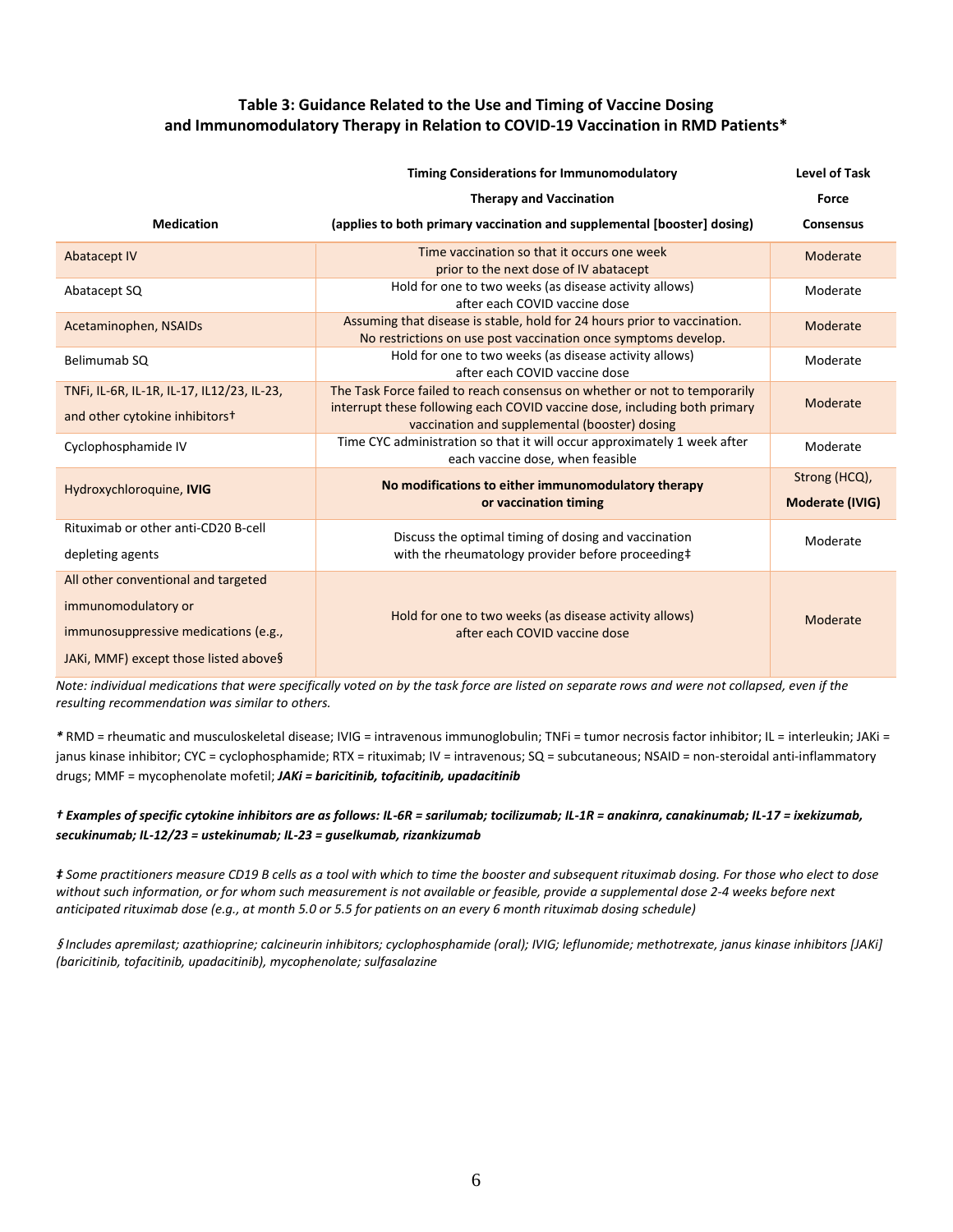## **Supplemental Table: Foundational Principles, Assumptions, and Considerations for the Guidance Statements**

ACR guidance statements are not intended to supersede the judgement of rheumatology care providers nor override the values and perspectives of their patients. Guidance was based on weak and/or indirect evidence and required substantial extrapolation by an expert task force. All statements, therefore, should be considered conditional or provisional. The ACR is committed to updating this guidance document as new evidence emerges.

The rheumatology community lacks important knowledge on how to best maximize vaccine-related benefits. RMD patients exhibit high variability with respect to their underlying health condition, disease severity, treatments, degree of multimorbidity, and relationship with their specialist provider. These considerations must be considered when individualizing care.

Based on evidence published to date, the expected benefits of the COVID-19 vaccine outweigh the potential for vaccine harm in most RMD patients.

The future COVID landscape is uncertain with respect to vaccine effectiveness and safety, uptake, durability, mitigating societal behavior, and emerging viral strain variants. Clinicians nevertheless must act with their best judgement despite this highly uncertain and rapidly changing landscape.

The risk of deferring vaccination and thus failing to mitigate COVID-19 risk should be weighed against a possible blunted response to the vaccine if given under suboptimal circumstances. As a practical matter, this tension must be resolved in the context of imperfect prediction as to whether those circumstances may be transient, and a paucity of scientific evidence.

Both individual and societal considerations related to a limited vaccine supply should be considered in issuing vaccine guidance and making policy decisions. Given that context, simplicity should be the touchstone: to avoid confusion, improve implementation, and maintain scientific credibility.

RMD = rheumatic and musculoskeletal disease; mRNA = messenger RNA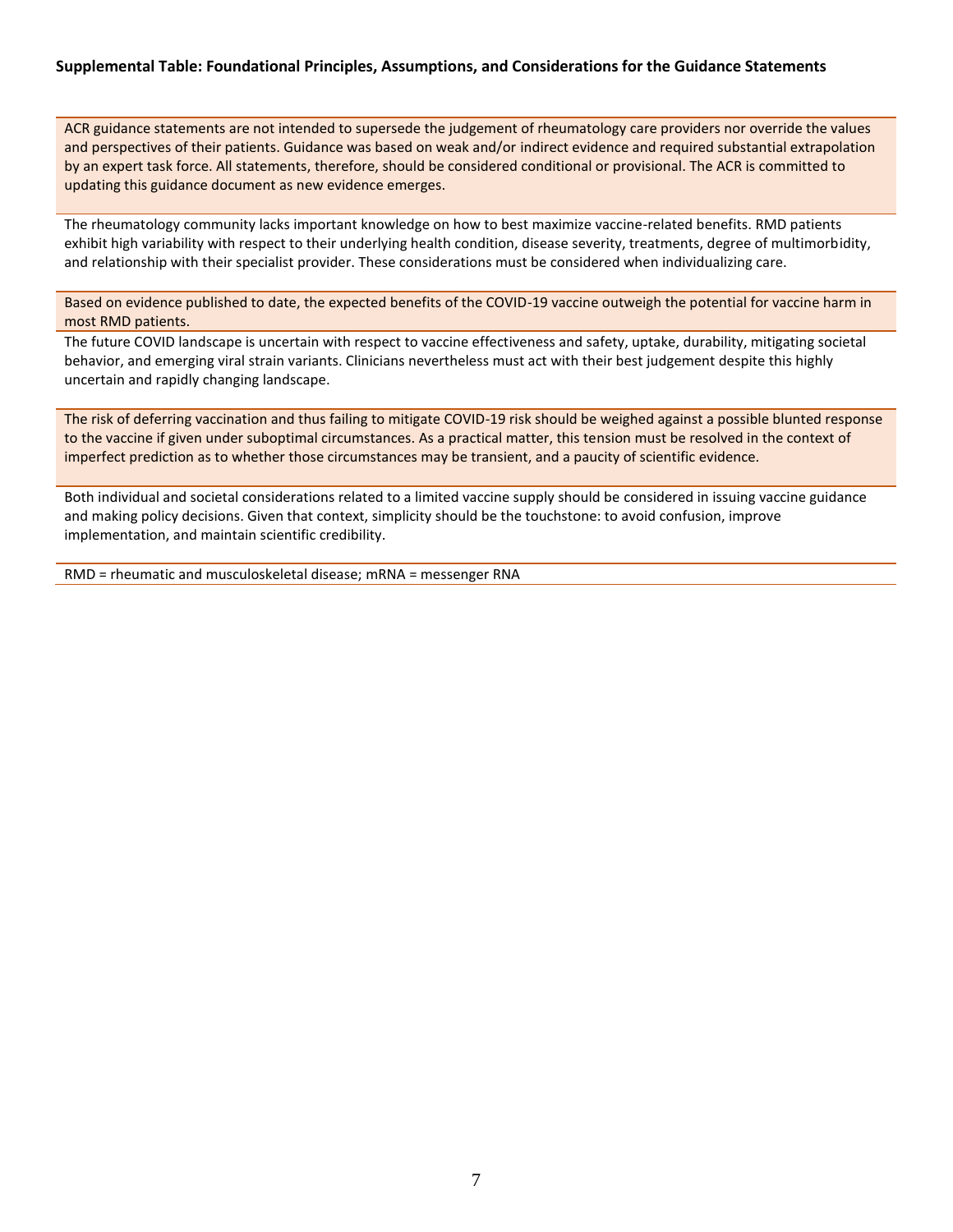| TOT LITE PTEVENTION OF THEALITIENT OF COVID-13    |                 |                                           |                              |                                                    |                                                      |                                                         |
|---------------------------------------------------|-----------------|-------------------------------------------|------------------------------|----------------------------------------------------|------------------------------------------------------|---------------------------------------------------------|
| COVID-19<br><b>Monoclonal Antibodies</b>          | Route           | Pre-<br>Exposure<br>Prophylaxis<br>(PreP) | Post-Exposure<br>Prophylaxis | <b>Treatment</b><br>for active<br><i>infection</i> | Evidence for<br>effectiveness vs.<br>Omicron variant | <b>EUA Status</b>                                       |
| Tixagevimab +<br>Cilgavimab (Evusheld) $1$        | IM              | $\checkmark$                              | Ø                            | Ø                                                  | √                                                    | <b>Granted 12/8/21</b>                                  |
| Sotrovimab <sup>2</sup>                           | IV              | Ø                                         | Ø                            | $\checkmark$                                       | $\checkmark$                                         | <b>Granted 5/26/21</b>                                  |
| <b>Bamlanivimab +</b><br>Etesevimab               | IV              | Ø                                         | $\checkmark$                 | $\checkmark$                                       | Ø                                                    | <b>Granted 2/9/21;</b><br>revoked 1/24/22 <sup>3</sup>  |
| Casirivimab +<br><b>Imdevimab (REGEN-</b><br>COV) | <b>IV or SC</b> | Ø                                         | $\checkmark$                 | $\checkmark$                                       | Ø                                                    | <b>Granted 8/10/21;</b><br>revoked 1/24/22 <sup>3</sup> |

## **Appendix Table 1: Examples of Monoclonal Antibodies Currently or Previously Available for the Prevention or Treatment of COVID-19**

EUA = Emergency Use Authorization from the U.S. Food and Drug Administration; IM = intramuscular; IV = intravenous; SC = subcutaneous

- (1) **Prevention of COVID-19:** Tixagevimab + Cilgavimab (Evusheld) is one example of a monoclonal available for **pre-exposure prophylaxis (PrEP)** against SARS-CoV-2 in a person who is moderately to severely immunocompromised and therefore may not mount an adequate immune response to COVID-19 vaccination (or for whom full vaccination is contraindicated). A large percentage of patients with rheumatologic conditions are unlikely to fully respond to COVID-19 vaccines due to immune suppressing medications, and PrEP offers such patients long-lasting preventive protection (6 months in the case of Tixagevimab + Cilgavimab) against SARS-CoV-2. It is not necessary to time the administration of PrEP in relation to the timing of immunosuppressive medications, and none need be held or delayed with relation to PrEP administration.
- (2) **Treatment of acute COVID-19:** Sotrovimab is an example of a monoclonal antibody that is currently available for the treatment of outpatients with mild-to-moderate COVID-19 who have risk factors for progression to more severe disease. Such a medication is authorized for administration within 10 days of symptom onset, but it is most effective when given as soon as possible following diagnosis.
- (3) **Revoked by FDA** based on available information including suggesting that U.S. variant susceptibility is limited given current U.S. regional variant frequency, infection, and exposure.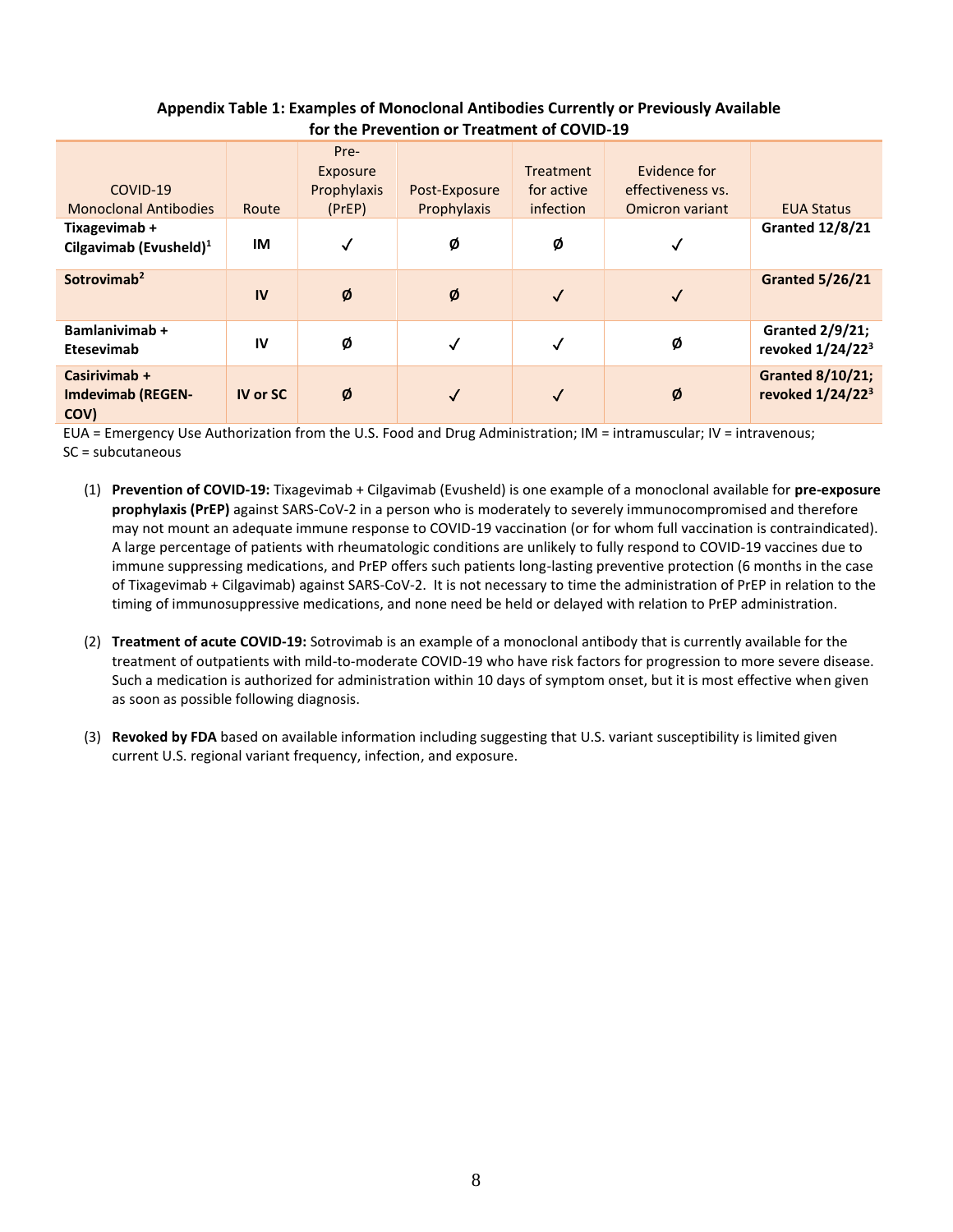*<sup>+</sup>***Appendix Table 2: History of Major Changes to ACR COVID Vaccine Guidance Statements in the Summary Tables (i.e., this online document) and Locations in the Published Manuscript Tables and Prose Where Guidance Was Revised**

| Provided guidance to hold acetaminophen and NSAIDs     | Table 5             | Version 2         |
|--------------------------------------------------------|---------------------|-------------------|
| for 24 hours prior to vaccination, assuming disease is | (Summary Table 3)   |                   |
| stable                                                 |                     |                   |
| Modified guidance for mycophenolate to hold for 1      | Table 5             | Version 2         |
| week after each vaccine dose                           | (Summary Table 3)   |                   |
| Modified guidance for methotrexate to hold for 1       | Table 5             | Version 2         |
| week after each of the 2 mRNA vaccine doses, and for   | (Summary Table 3)   |                   |
| 2 weeks after single-dose COVID vaccine                |                     |                   |
| Citations added describing the attenuation of SARS-    | Prose accompanying  | Version 2         |
| CoV-2 vaccine response observed in patients receiving  | Table 5             |                   |
| mycophenolate, methotrexate, janus kinase inhibitors,  |                     |                   |
| and other immunomodulatory therapies                   |                     |                   |
| Age restriction lowered to age 12                      | Footnote to Table 3 | Version 3         |
|                                                        | (Summary Table 2)   |                   |
|                                                        |                     |                   |
| Preference for mRNA vs. non-mRNA vaccines              | Footnote to Table 3 | Version 3         |
|                                                        | (Summary Table 2)   |                   |
| Need for continued preventive measures                 | Footnote to Table 3 | Version 3         |
|                                                        | (Summary Table 2)   |                   |
| Preference for two-dose mRNA vaccine over single-      | (Summary Table 2)   | Version 4         |
| dose vaccine in AIIRD patients                         |                     |                   |
| Recommendation for booster vaccination in AIIRD        | (Summary Table 2)   | Version 4         |
| patients                                               |                     |                   |
| Recognition of the FDA Emergency Use Authorization     | (Summary Table 2)   | Version 4         |
| for use of post-exposure prophylaxis with casirivimab  |                     |                   |
| and imdevimab (REGEN-COV) for prevention of            |                     |                   |
| COVID-19 in AIIRD patients                             |                     |                   |
| Recommended temporary interruption of oral             | (Summary Table 3)   | Version 4         |
| calcineurin inhibitors at time of vaccination          |                     |                   |
| Recommendations for temporary treatment                | (Summary Table 3)   | Version 4         |
| interruption of various immunomodulatory therapies     |                     |                   |
| at the time of receipt of a vaccine booster dose.      |                     |                   |
| Age restriction lowered to age 5                       | Footnote to Table 3 | Version 4 Revised |
| Recommendation for supplemental (booster) dosing       | (Summary Table 2)   | Version 4 Revised |
| for mRNA and J&J vaccine recipients                    |                     |                   |
| Preference for the same type of mRNA supplemental      | (Summary Table 2)   | Version 4 Revised |
| (booster) dose in patients previously completing       |                     |                   |
| either the Pfizer or Moderna mRNA vaccine series       |                     |                   |
| Recommendation for monoclonal antibody therapy         | (Summary Table 2)   | Version 4 Revised |
| with REGEN-COVID as either prevention (i.e., post-     |                     |                   |
| exposure prophylaxis) or as treatment for high-risk    |                     |                   |
| patients                                               |                     |                   |
| Complete revision of immunomodulatory medication       | (Summary Table 3)   | Version 4 Revised |
| recommendations regarding timing in relation to        |                     |                   |